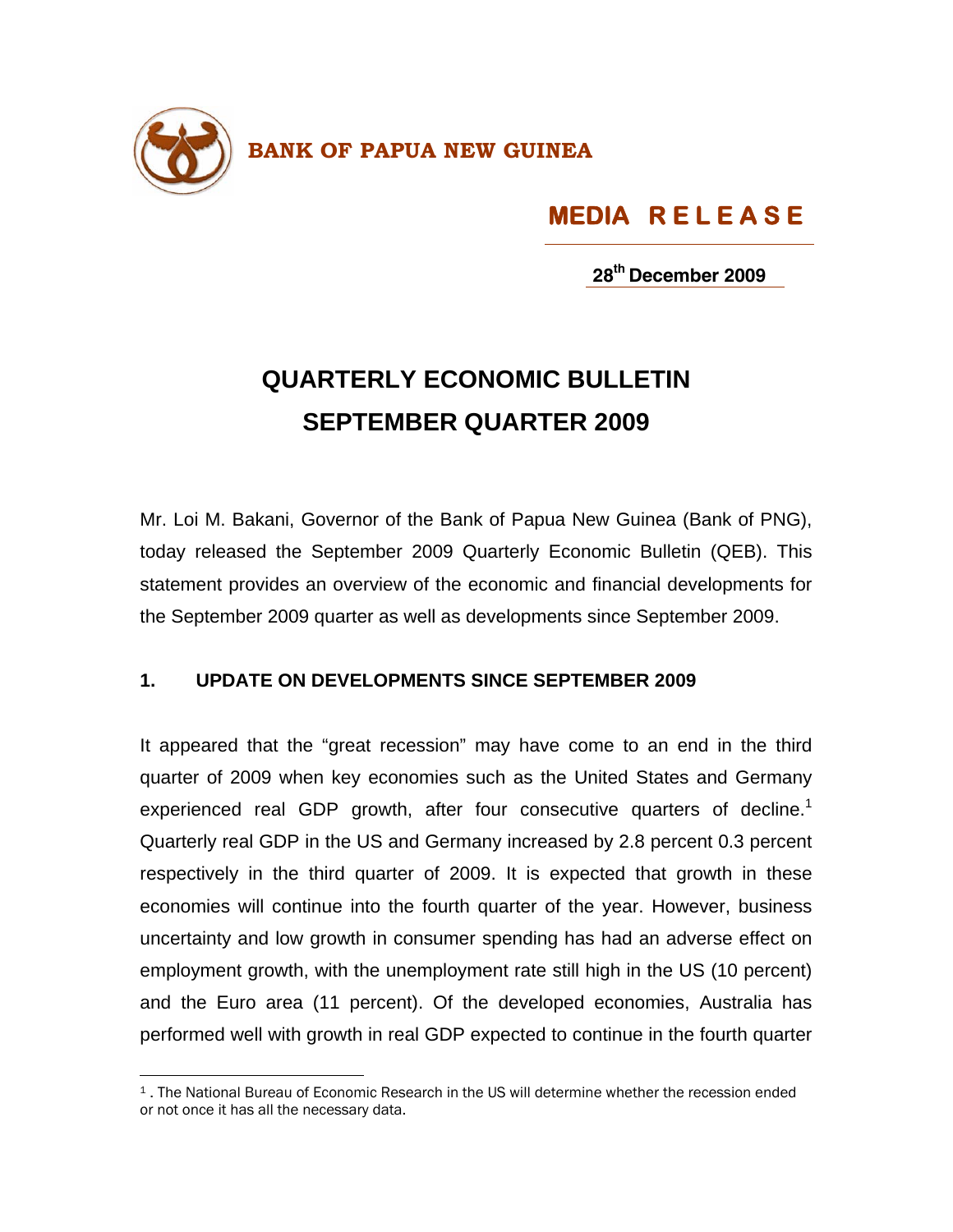after the recovery in the third quarter, a small recovery in employment and growth in consumer spending. Emerging economies such as China and India have been performing remarkably well with real growth expected to be around 8.5 percent and 5.7 percent, respectively, for 2009. The growth in the emerging markets underlies the recovery in the developed nations and the world economy.

Mr. Bakani explained that the recovery in the world economy has to continue and become more pronounced before it can have a positive effect on the external sectors of developing countries. For the Papua New Guinea economy, the lower demand for its exports, induced by the global recession, translated to declines in export prices and values and consequently, a lower trade account surplus in the nine months to September 2009 compared to the corresponding nine months of 2008. On the other hand, low foreign inflation and lower international fuel and food prices compared to 2008, had led to a fall in the rate of inflation. The annual headline inflation rate has progressively declined over the quarters from the high of 13.5 percent in the September quarter of 2008 to 5.3 percent in the September quarter 2009. This was in part due to lag effect of the appreciation of the kina against the US and Australian dollars in late 2008 and the relative stability of the kina against these currencies in the first half of 2009.

The continued decline in inflation prompted the Bank of PNG to ease monetary policy in December 2009 by reducing its policy signaling interest rate, the Kina Facility Rate (KFR) by 1.0 percent to 7.0 percent. However, the Bank is mindful of the upside risks to inflation that could come from a weaker kina and excessive government spending, especially a fast drawdown of the trust account funds, and will closely monitor these developments.

Commercial banks' Indicator Lending Rates (ILR) spreads were at 10.95-11.95 percent at the end of September 2009, the same as at the end of June 2009, and remain unchanged to 18<sup>th</sup> November 2009. Domestic interest rates as reflected mainly by the 28 day Central Bank Bill (CBB) rate have declined to be in the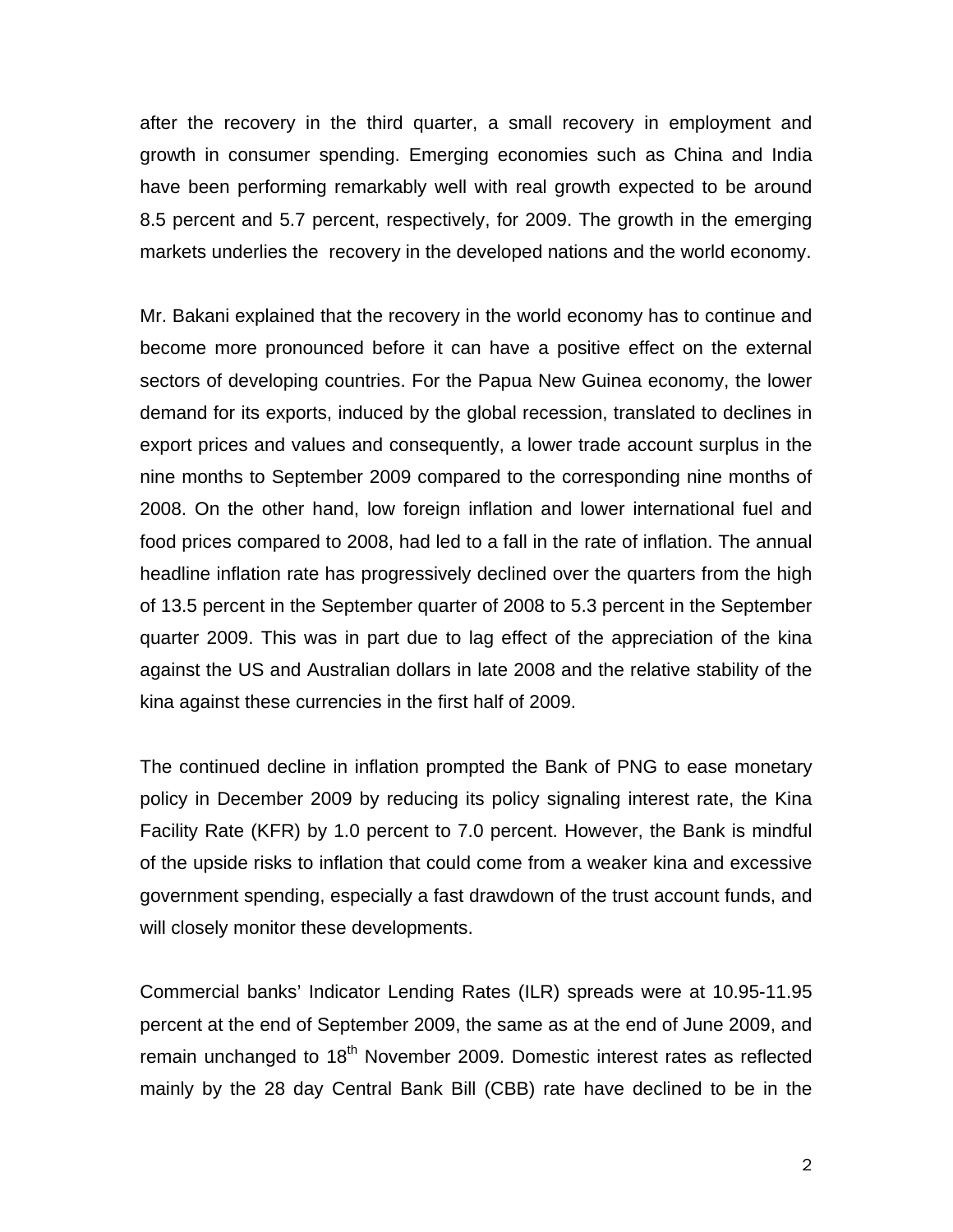range of 6.0 to 6.5 percent in the fourth quarter from the 6.5 and 7.0 percent in the September quarter, while credit to the private sector continued to grow but at a lower pace.

The level of gross foreign exchange reserves increased from US\$2,349 (K6,155) million at the end of September to US\$2,452 (K6,556) million as at  $24<sup>th</sup>$ December 2009.

## **2. OVER VIEW OF THE DEVELOPMENTS IN THE SEPTEMBER QUARTER OF 2009**

 Economic indicators available to the Bank of Papua New Guinea (the Bank) show that low economic growth in the domestic economy, induced by the global recession, continued into the third quarter of 2009. Albeit an increase in business sales in the June quarter compared to the March quarter, lower employment growth in the private sector, lower credit growth, and continued deterioration of the current account in the September quarter 2009 are indicative of the low growth. The deficit in the current account was, however, more than offset by a surplus in the capital and financial accounts, yielding an overall balance of payments surplus. Annual headline inflation subsided to 5.3 percent in the twelve months to September 2009 from the 13.5 percent in the corresponding period of 2008, attributed to reduced international fuel and food prices, low imported inflation and low prices of domestic seasonal produces. With the economic recovery in Australia and the consequent appreciation of the Australian dollar against the US dollar, the kina depreciated against Australian dollar and other major trading partner currencies, while it appreciated against the US dollar. As a result, the Trade Weighted Exchange Rate Index (TWI) depreciated by 1.7 percent in the September quarter. Although the rate of inflation had come down, potential inflationary pressures can come from a weaker kina and excessive Government spending, especially a fast draw-down of trust funds. The Bank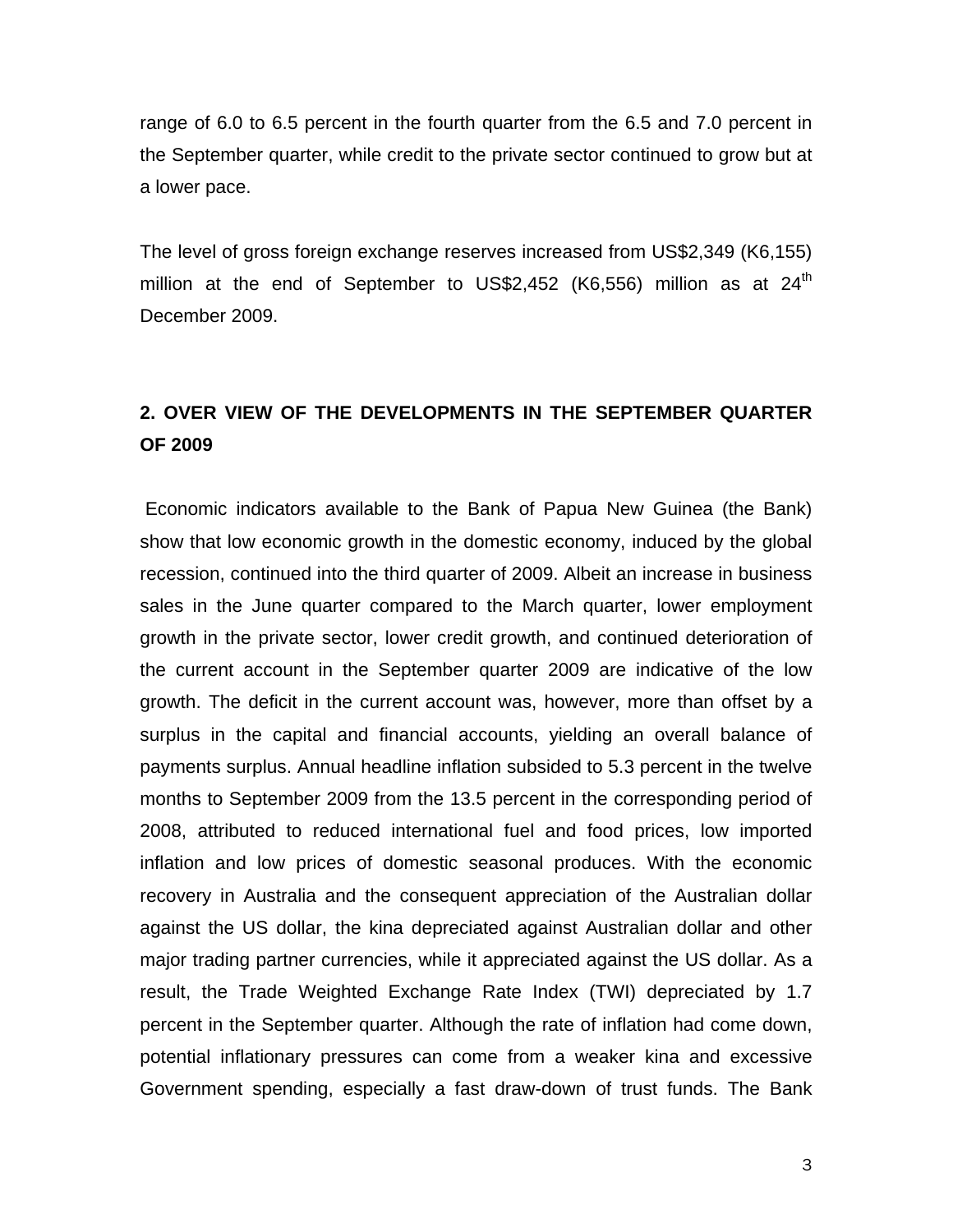therefore maintained its tight monetary policy stance by keeping the policy signaling rate, the monthly Kina Facility Rate (KFR), unchanged at 8.0 percent throughout the September quarter 2009.

Data from the Bank's Business Liaison Survey (BLS) show that the total nominal value of sales in the private sector increased by 9.1 percent in the June quarter of 2009, compared to a decline of 12.0 percent in the March quarter. Excluding the mineral sector, sales increased by 4.9 percent in the June quarter, compared to a decline of 14.3 percent in the previous quarter. By sector, all sectors recorded increases, except the manufacturing. All regions recorded increases, except the Islands. Over the twelve months to June 2009, total sales declined by 20.9 percent.

The Bank's Employment Index shows that the level of employment in the formal private sector increased by 0.6 percent in the September quarter of 2009, compared to an increase of 1.1 percent in the June quarter. Excluding the mineral sector, employment increased by 0.6 percent in the September quarter of 2009, compared to an increase of 1.2 percent in the previous quarter. By industry, employment increased in the manufacturing, mineral, wholesale, and retail sectors, which more than offset decclines in agriculture/forestry/fisheries, building and construction, transportation, financial/business and other services sectors. By region, NCD, Southern, and Momase recorded increases. Over the twelve months to September 2009, total employment increased by 3.6 percent while excluding the mineral sector it increased by 3.8 percent.

Quarterly headline inflation, as measured by the Consumer Price Index (CPI), was 1.8 percent in the September quarter of 2009, compared to 0.4 percent in the June quarter. The increase was in the 'Drinks, Tobacco and Betelnut', Food, 'Clothing and Footwear', 'Household equipment and operations', 'Transport and Communication', and Miscellaneous expenditure groups. Annual headline inflation was 5.3 percent in the September quarter of 2009, compared to 6.7

4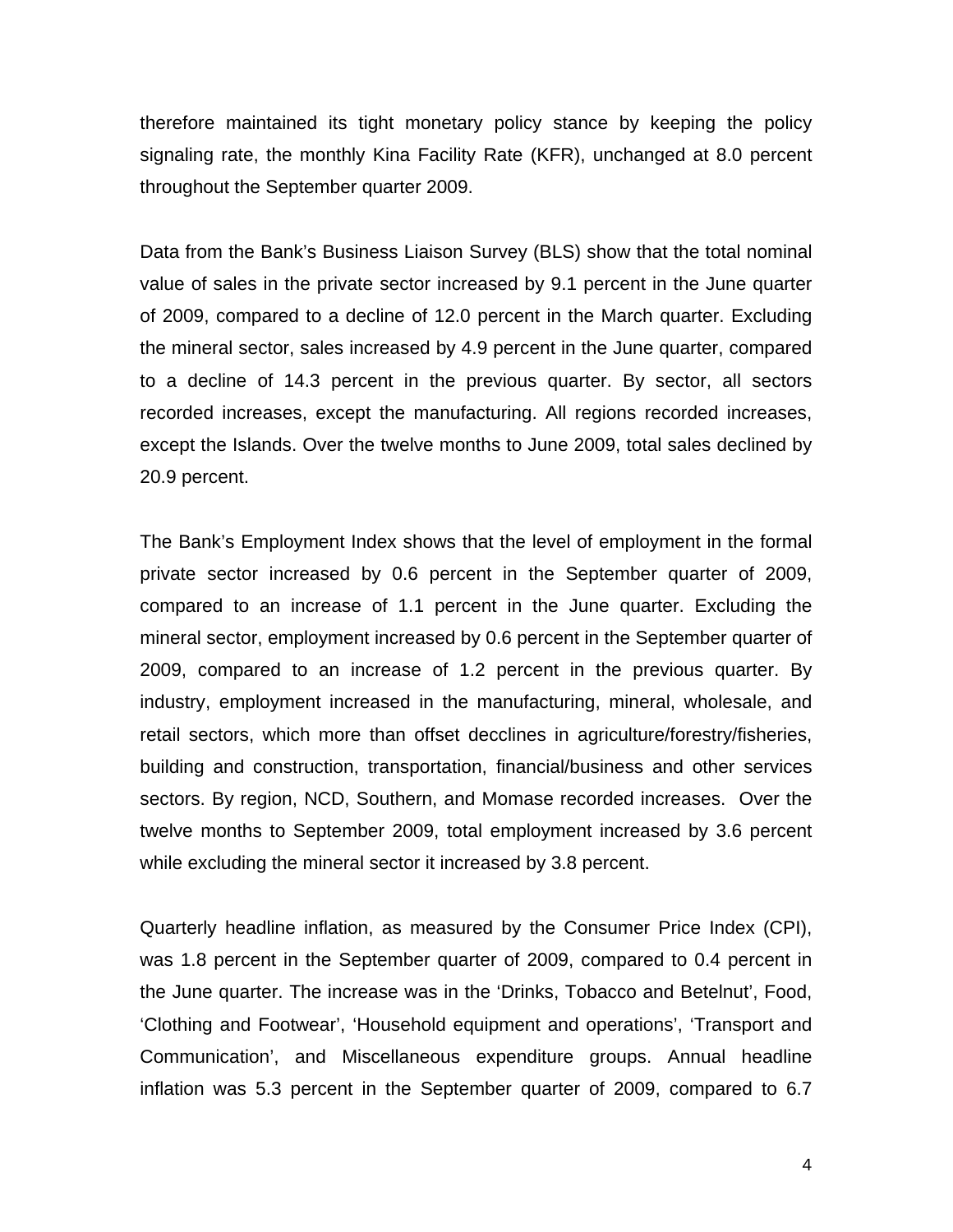percent in the previous quarter. The lower inflation outcome was mainly attributed to low imported inflation and prices of seasonal produce. By region, all urban areas recorded both quarterly and annual price increases in the September quarter.

In the September quarter of 2009, the daily average kina exchange rate depreciated against all major trading currencies except the US dollar compared to the June quarter. While the kina appreciated against the US dollar by 4.0 percent to US\$0.3680, it depreciated against the Australian dollar by 5.1 percent to A\$0.4428, pound sterling by 2.0 percent to 0.2242 sterling, euro by 0.8 percent to 0.2576 euro and Japanese yen by 0.02 percent to 34.4473 yen. These movements resulted in the daily average TWI depreciating by 1.7 percent during the September quarter of 2009 compared to the June quarter.

Lower international prices for most mineral and agricultural exports resulted in a 17.4 percent decline in the weighted average kina price of exports in the September quarter of 2009, compared to the corresponding quarter of 2008. There was an 18.8 percent decline in the weighted average price of mineral exports, with lower kina prices of copper and crude oil. The weighted average price of agricultural, logs and marine product exports declined by 11.1 percent and was accounted for by lower kina prices of coffee, palm oil, copra, copra oil, tea, rubber and marine product exports.

The overall surplus in the balance of payments for the nine months to September 2009 was K833 million, compared to a surplus of K560 million in the corresponding period of 2008. This outcome was due to a surplus in the capital and financial accounts, which more than offset a deficit in the current account.

The current account recorded a deficit of K905 million in the nine months to September 2009, compared to a surplus of K2,068 million in the corresponding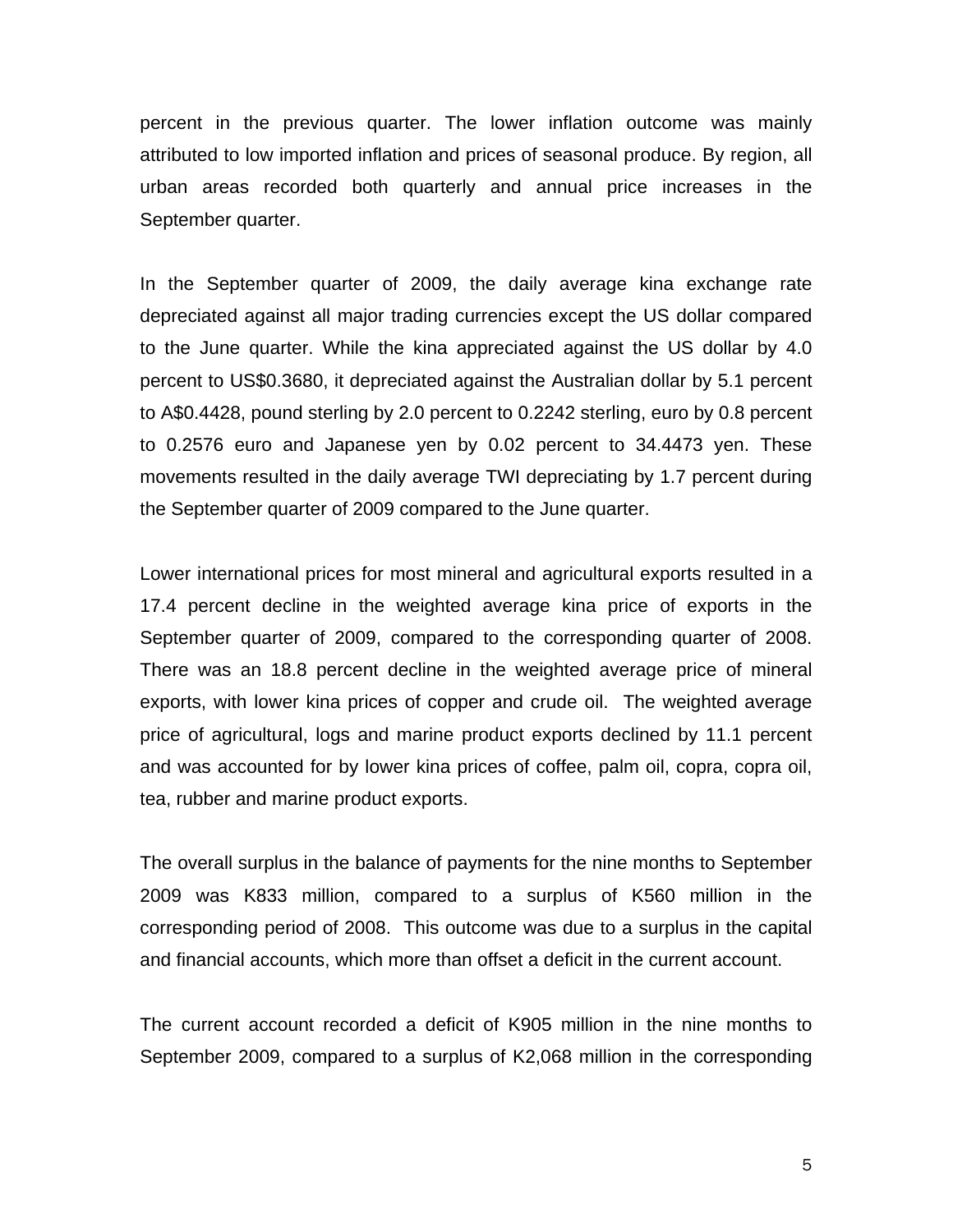period of 2008. The outcome in the current account was attributed to a lower trade surplus, higher net service payments and lower net transfer receipts.

The capital and financial account recorded a net inflow of K1,783 million in the nine months to September 2009, compared to a net outflow of K1,674 million in the corresponding period of 2008.

The capital account recorded a lower net inflow of K58 million in the nine months to September 2009, compared to the corresponding period of 2008. The decline reflected lower capital inflows by donor agencies for project financing.

The financial account recorded a net inflow of K1,725 million in the nine months to September 2009, compared to a net outflow of K1,674 million in the corresponding period of 2008. This outcome reflected a higher net inflow from direct investments due to equity investments into a mineral company and liquidation of investments in financial derivative instruments and draw down of foreign currency account balances of mineral companies.

The level of gross foreign exchange reserves at the end of September 2009 was K6,155.0 (US\$2,349) million, sufficient for 9.8 months of total and 13.5 months of non-mineral import covers.

The Bank of Papua New Guinea maintained a tight monetary policy stance during the September quarter of 2009 as stated in the September Monetary Policy Statement (MPS). The Kina Facility Rate (KFR) was kept unchanged at 8.00 percent with the dealing margin for the Repurchase Agreements (Repos) kept unchanged at 100 basis points on both sides of the KFR. Domestic interest rates for short-term securities and deposits showed declining trends across most maturities during the September quarter.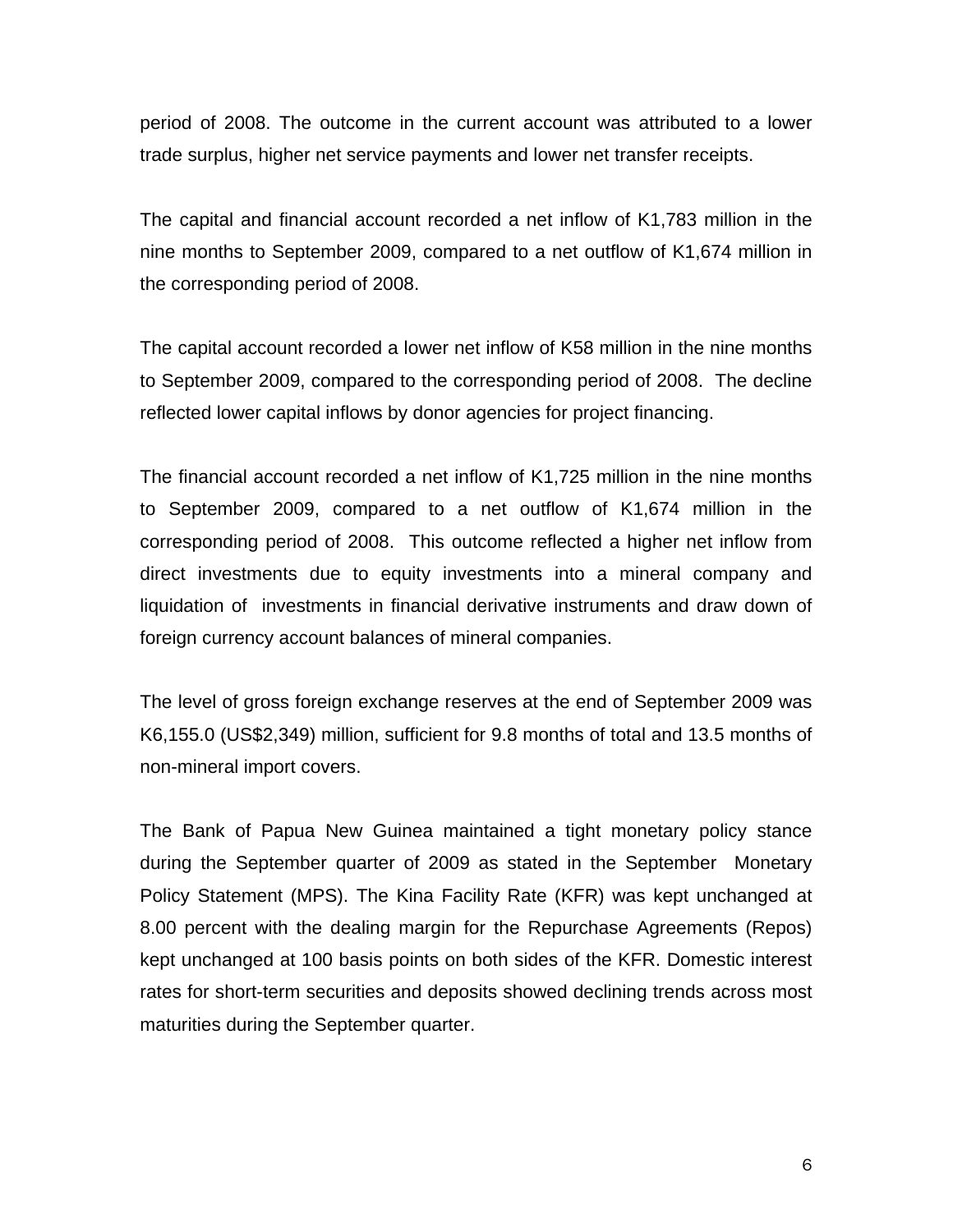The Bank continued to utilise Open Market Operation (OMO) instruments in the conduct of monetary policy over the September quarter of 2009. The commercial banks also used the interbank market to meet their daily liquidity needs. The Cash Reserve Requirement (CRR) and the Minimum Liquid Assets Ratio (MLAR) of commercial banks were maintained at 3.0 percent and 25.0 percent, respectively, over the September quarter 2009.

The average level of broad money supply (M3\*) increased by 7.0 percent in the September quarter of 2009, compared to an increase of 4.1 percent in the June quarter. This outcome was mainly due to a substantial increase by 209.6 percent in average net claims on the Central Government following higher issuance of Treasury bills and withdrawal of Government deposits, 4.4 percent increase in average net private sector credit and an increase of 1.0 percent in average net foreign assets of depository corporations. Net domestic claims outstanding, excluding advances to the Central Government and outstanding loans under the Government's Agricultural export commodity price support schemes increased by 4.1 percent in the September quarter of 2009, compared to an increase of 2.9 percent in the June quarter of 2009.

During the September quarter of 2009, total domestic credit extended by depository corporations to the private sector, public non-financial corporations, Provincial and Local Governments, and other financial corporations, increased by K192.9 million to K6,264.9 million, compared to an increase of K220.5 million in the June quarter of 2009. This was mainly due to an increase of K196.8 million in private sector credit. The annualised growth in domestic credit, excluding Central Government and advances under the price support schemes was 29.7 percent during the quarter.

Preliminary estimates of the fiscal operations of the National Government over the nine months to September 2009 showed an overall surplus of K541.3 million,